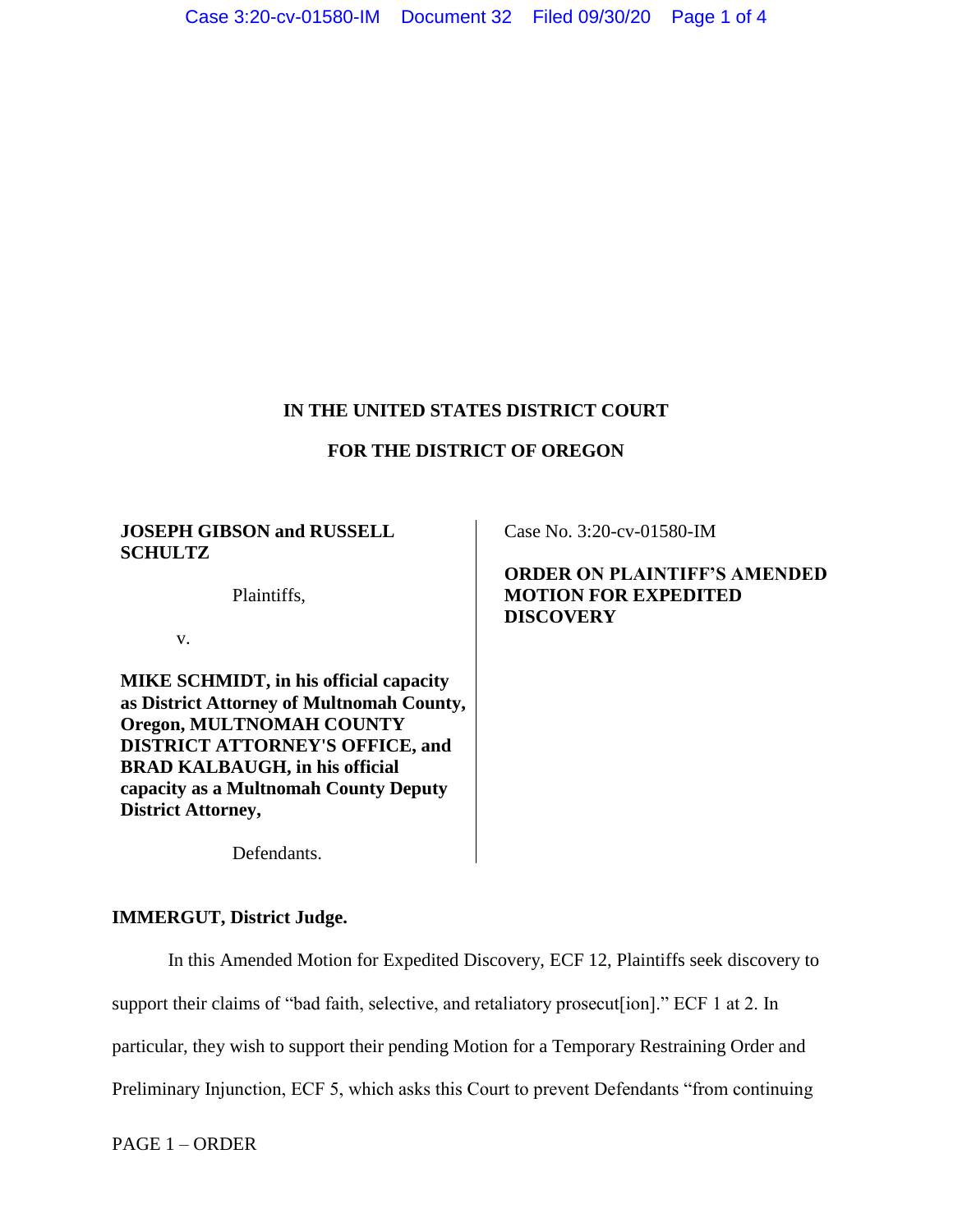the selective and bad faith prosecution of Plaintiffs in Multnomah County Circuit Court Case Nos. 19CR53042 and 19CR53035." ECF 5 at 7.

#### **STANDARDS**

Fed. R. Civ. P. 26(d) states that "[a] party may not seek discovery from any source before the parties have conferred," though it can begin earlier if authorized by local rule, order, or stipulation. Fed. R. Civ. P. 26. "This will be appropriate in some cases, such as those involving requests for a preliminary injunction or motions challenging personal jurisdiction." Fed. R. Civ. P. 26 advisory committee's note.

Ninth Circuit courts "apply the 'good cause' standard in deciding whether to permit early discovery." *Palermo v. Underground Sols., Inc*., 2012 WL 2106228, at \*2 (S.D. Cal. June 11, 2012). "Good cause exists when the need for expedited discovery, in consideration with the administration of justice, outweighs the prejudice to the responding party." *Citizens for Quality Educ. San Diego v. San Diego Unified Sch. Dist*., 2018 WL 1150836, at \*2 (S.D. Cal. Mar. 5, 2018). Good cause may exist when a party seeks a preliminary injunction or temporary restraining order, but "expedited discovery is not automatically granted" in such a case. Am. *LegalNet, Inc. v. Davis*, 673 F. Supp. 2d 1063, 1066 (C.D. Cal. 2009) (referring specifically to preliminary injunctions). "Factors commonly considered in determining the reasonableness of expedited discovery include, but are not limited to: (1) whether a preliminary injunction is pending; (2) the breadth of the discovery requests; (3) the purpose for requesting the expedited discovery; (4) the burden on the defendants to comply with the requests; and (5) how far in advance of the typical discovery process the request was made." *Id*. at 1067 (internal quotations and citations omitted).

#### **DISCUSSION**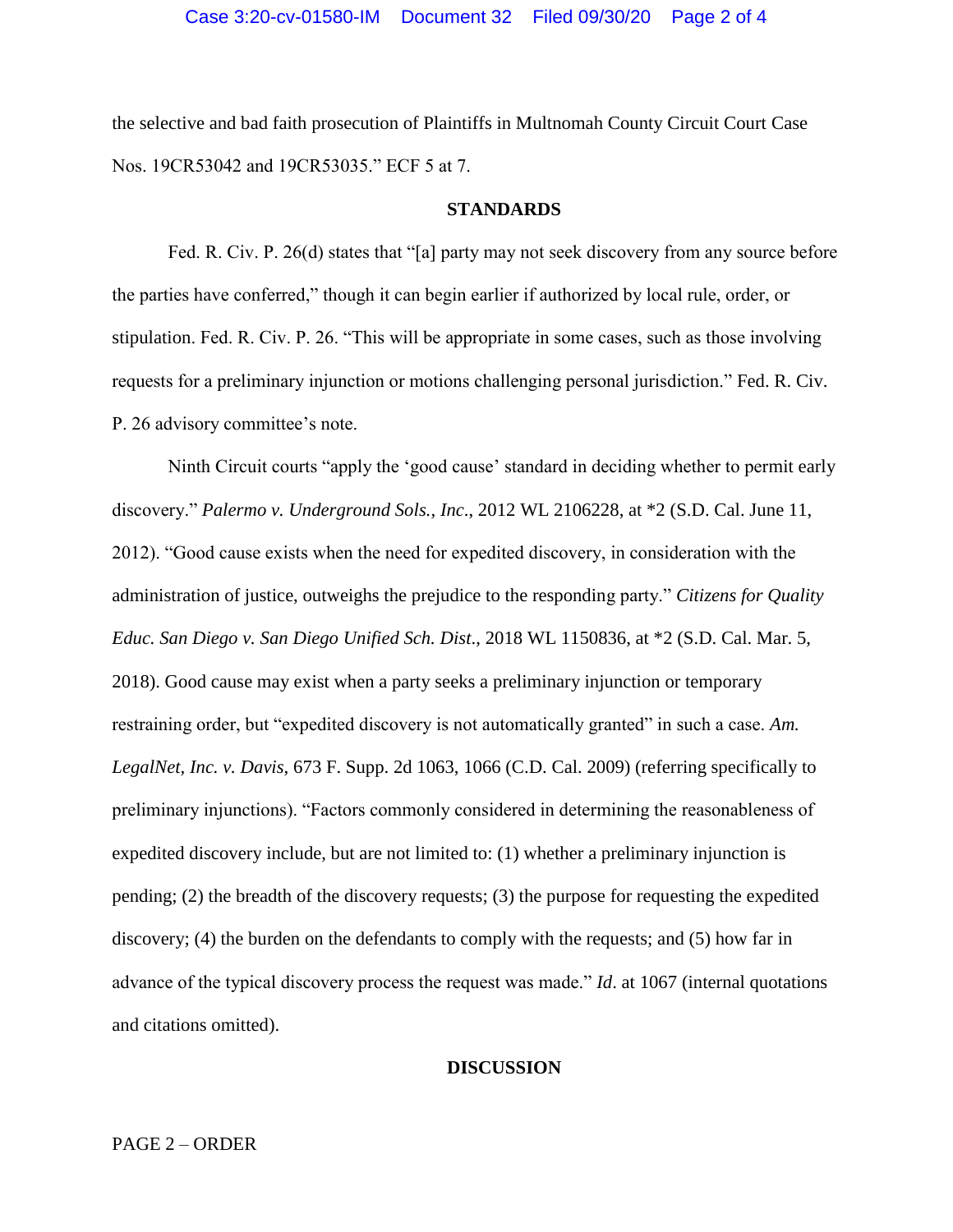#### Case 3:20-cv-01580-IM Document 32 Filed 09/30/20 Page 3 of 4

The first issue the Court must address is whether Plaintiffs' claims would constitute an exception to the *Younger* abstention doctrine which mandates that a federal court decline jurisdiction in the face of ongoing state proceedings, such as those here. These exceptions are "bad faith, harassment, or any other unusual circumstances that would call for equitable relief." *Younger v. Harris*, 401 U.S. 37, 54 (1971). Finding good cause to expedite limited discovery on this question, this Court GRANTS in part and DENIES in part Plaintiff's Amended Motion for Expedited Discovery, ECF 12, for the limited purpose of determining whether an exception to *Younger* exists in this case.

Specific limitations are imposed as follows.

RFP 1 is DENIED.

RFP 2 is DENIED.

RFP 3 is GRANTED as amended by this Court: All documents constituting, referring or relating to the non-prosecution policy issued by Multnomah County District Attorney Mike Schmidt on or about August 11, 2020, including but not limited to drafts of the policy, emails regarding the policy, memoranda or other documents analyzing the policy, memoranda or other documents concerning the likely impact of the policy, and comments received concerning the policy, including any and all documents that refer to how this policy relates to the prosecution of Joseph Gibson, Russell Schultz, or members of the group known as "Patriot Prayer," as well as any and all documents referring to or relating to retroactive application of the policy, which this Court defines as application prior to Aug 11, 2020, with respect to riot charges pursuant to ORS 166.015.

RFP 4 is DENIED.

RFP 4A is DENIED.

PAGE 3 – ORDER